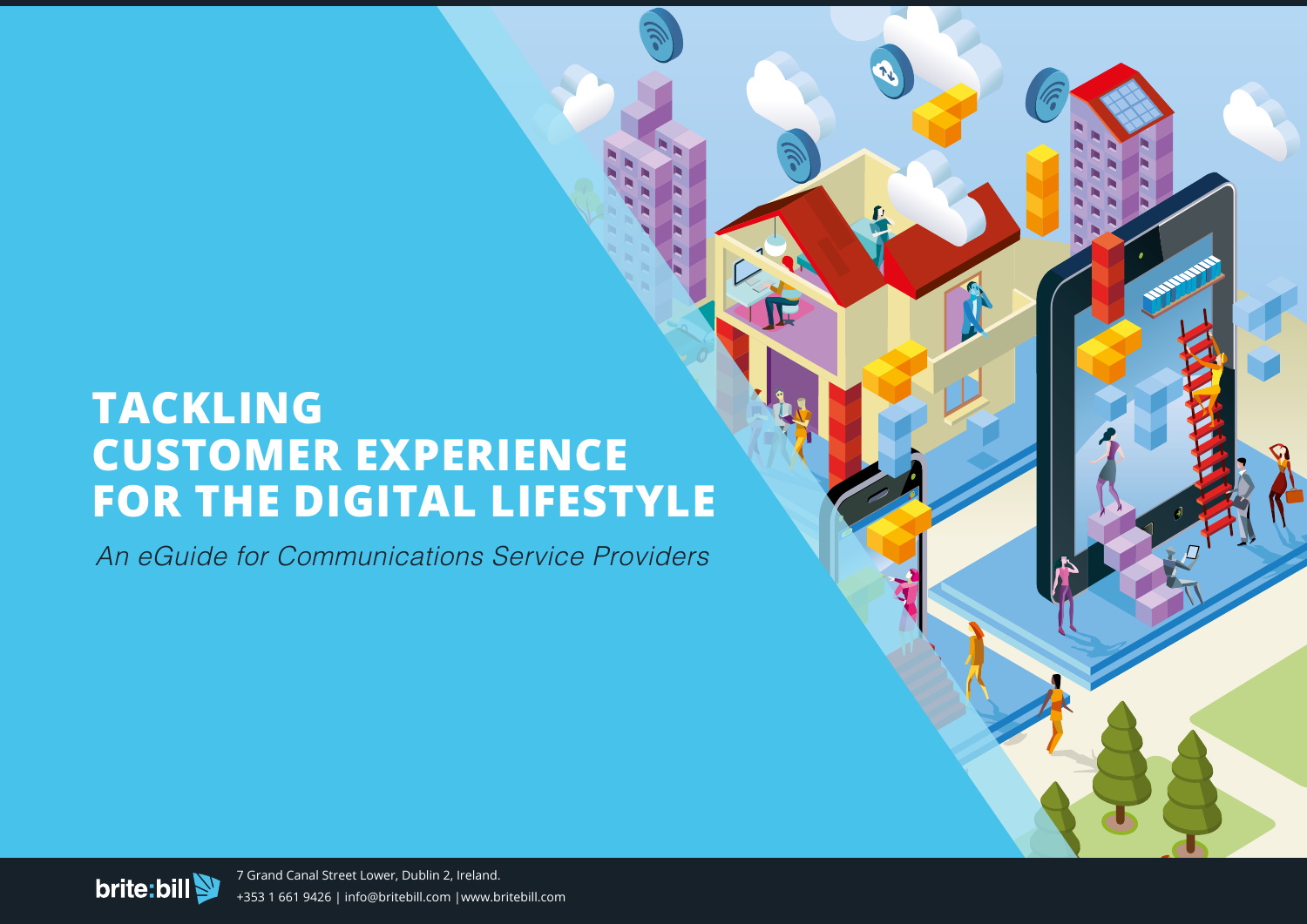

### **The importance of Customer Experience Management (CEM) in telecoms**

It's clear that the importance of Customer Experience Management has been on operators' agenda and gaining ground for some time now. It's also apparent that as CSPs have actively increased their engagement with CEM, customer expectations for a 'Digital Lifestyle' have continued to evolve at a rapid rate. For many providers this places the prize of delivering a first class customer experience for 'Digital First' consumers (and the business benefits this brings) tantalizingly just beyond their reach.

These days, consumers find little differentiation between providers' network speed and quality, and are more concerned with getting what they want from their digital services than getting the lowest possible price. Operators must now more than ever distinguish themselves based on the standard of customer experience they can deliver.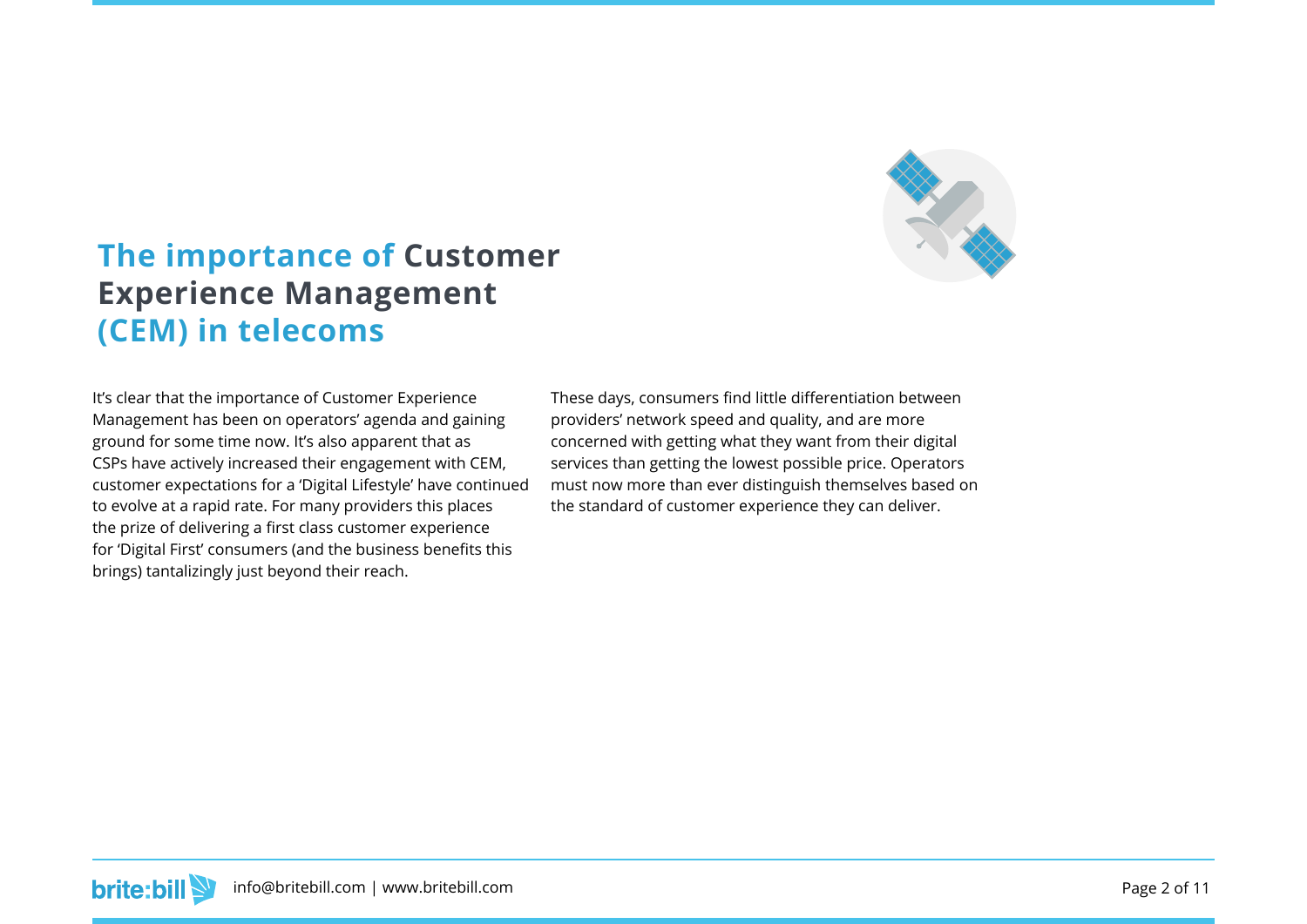## **Lack of customer-centricity leads to "bumpy" customer experiences**

While many CSPs are making great strides in this area, most still suffer from a lack of focus on the individual endcustomer and an inability to adopt a more agile approach to change and incremental improvement. Poor alignment of online and offline channels still proliferates, as does the gulf between CSP brand promises expressed in marketing and acquisition materials, and the brand reality delivered in in-life customer communications. This all adds up to an often 'bumpy' customer experience, with operators stuck in their traditional thinking in terms of channels, organizational structure, divisions and silos. Consumers are only too aware of the effects of this when they interact with their provider, and they wish they weren't.

**Heavy Customer Experience Management (CEM) is gaining ground in CSP organizations**



*Heavy Reading Mobile Network Service Quality and NPS survey, 59 respondents*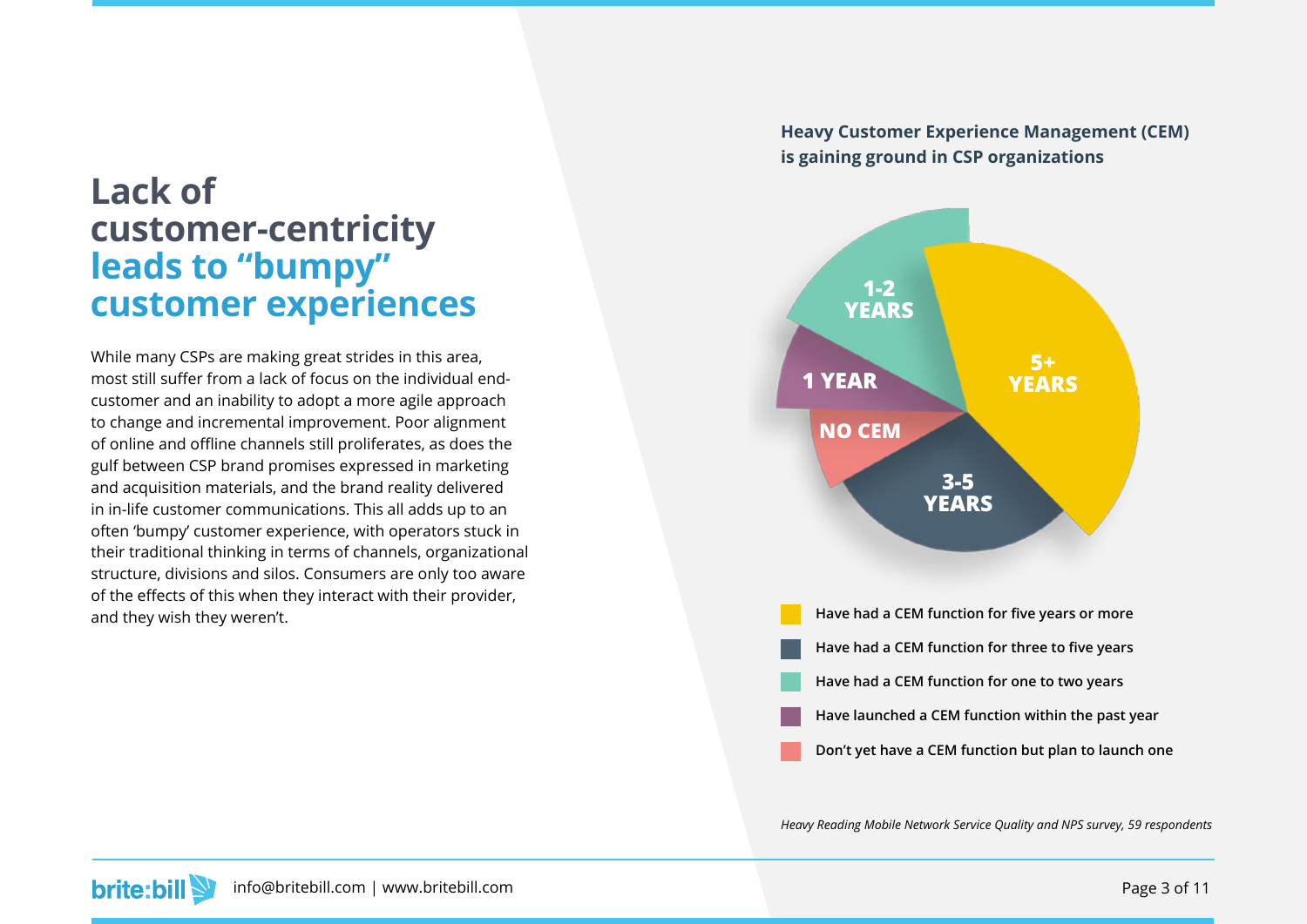## **Meeting the expectations of today's "always on" customer**

Customers want to be treated in the same consistent way no matter where or how they interact with their service providers. They are channel-agnostic and expect brands to deliver upon their promises, be it online, in-store, on social media, on their website or mobile app, or when they call support.

Consumers seek providers that can facilitate an 'always on' approach where they're free to access relevant information or support from virtually any location at any time. Increasingly they interact with products and services whilst conducting their everyday lives and going about their usual business. This convenience has stretched their expectations still further. Inconsistent, disconnected and fragmented experiences negatively impact the overall brand experience and perception. This erodes trust, satisfaction

and loyalty. Many now try to self-serve in the first instance when faced with an issue; trawling through FAQs on a website and struggling to find the information they seek quickly and easily, if at all. More often than not they hit a barrier where they must pick up the phone or start a live chat to continue their quest for issue resolution. Even when they do this they're then forced to navigate a frustrating and alienating list of irrelevant interactive voice response (IVR) options, often leading to a complete deadend. Or they endlessly watch the blinking cursor as the minutes tick by only to find out the live chat rep we are connected to is not specialized or empowered to solve our particular issue and our quest begins all over again.

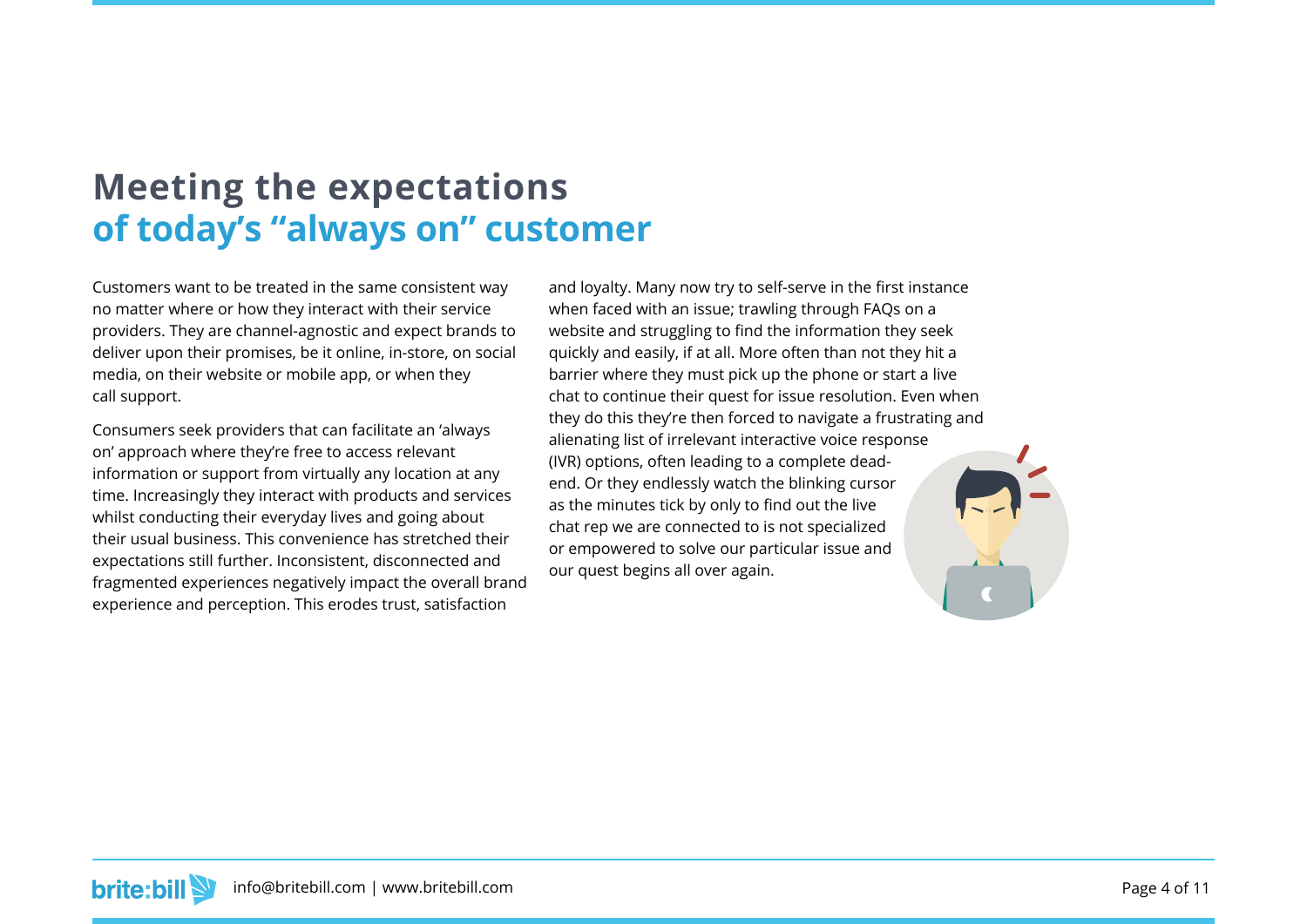## **Rising to the CEM challenge**

Digital First' consumers pose a particular challenge for operators with demands for 24/7 access when they need information or help. However, the rapidity with which the expectation of good service means they are quick to "optout" and therefore it's important not to frustrate customers with content that seems irrelevant. Now that brands have a place in more personal channels, they must engage with customers on a more personal level. In reality, automated IVRs and non-optimized live chat journeys directly contradict the rich personalized content consumers now expect from service providers and the intelligent and quick nature of interactions they now demand.

Time, rather than money, is fast becoming a key resource and motivating factor, and technology continues to shorten a customer's expectation of the distance between a question and an answer. No one likes calling customer care lines and being passed from agent to agent before finally finding someone who can actually resolve the issue. It's vital that the CSP has a joined-up approach to dealing with customers and that they know who the customer is when they engage through any touchpoint, be it face-to-face, online, on the phone. CSPs need to assure that each customer interaction is relevant and engaging across each and every channel.

#### **Has your organization used any of the following strategies to reduce calls to care?**



*Strategies to Mitigate Calls (CSP Survey)*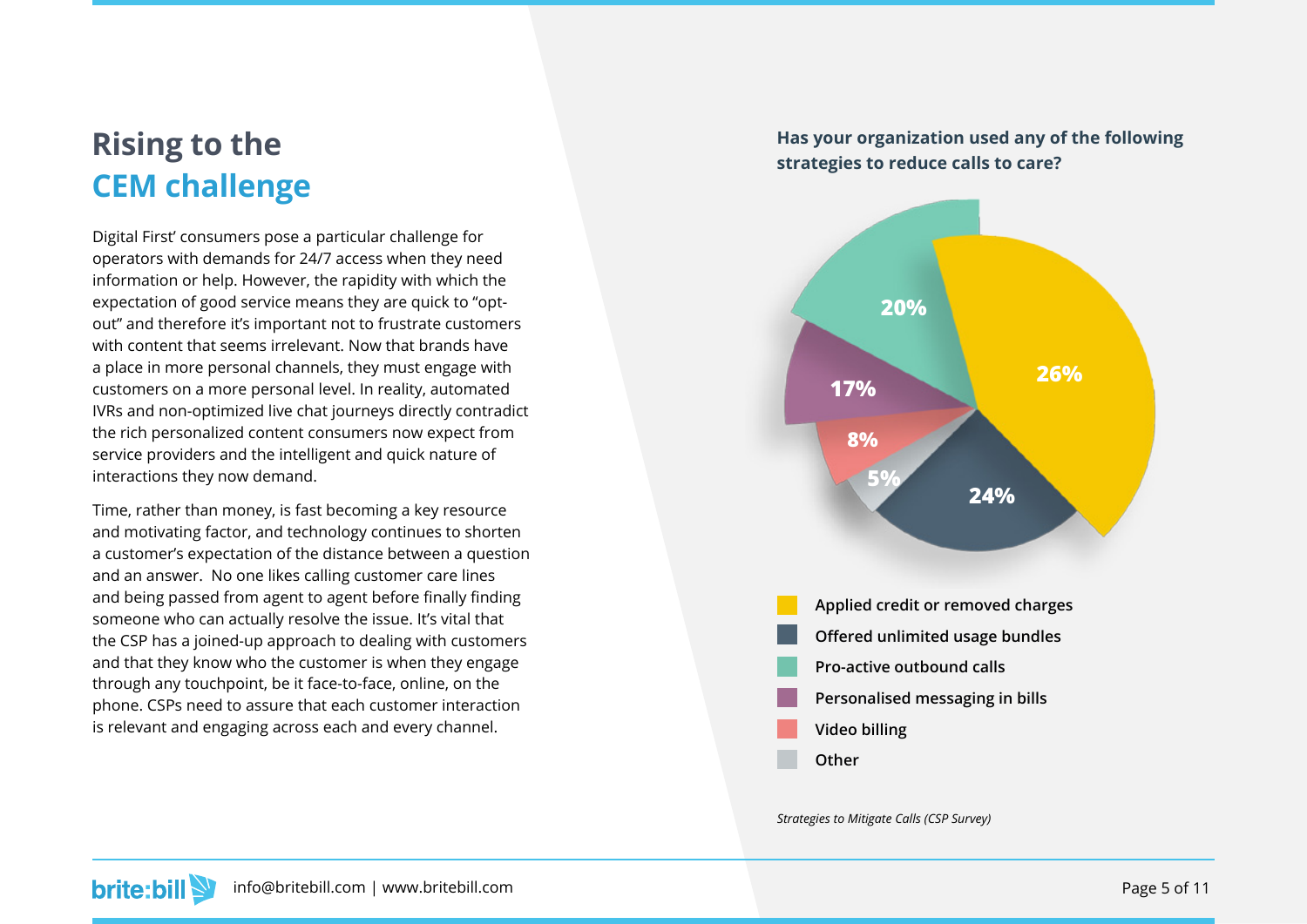### **Where do CSPs go from here?**

To achieve digital transformation and respond to the new demands of the 'Digital Lifestyle', operators must learn that there is a fundamental difference between marketing at people in new channels and learning about their behavior, values and expectations to optimize their digital experiences and provide mutually beneficial outcomes.

The common concept of digital transformation itself doesn't help, suggesting as it does a whole scale end-to-end linear process of change. Optimization and improvement is not a one-off activity nor is it restricted to any kind of marketing strategy or business processes. The concept of 'continuous improvement' is one of incremental changes to the customer experience, and an ongoing process that never ends.

CSPs need a new level of agility and flexibility to respond to this and make gradual and prioritized improvements to customer service by turning insights, data and feedback into action. 'Agile' is a methodology but also a mindset. Operators need to learn to make smaller changes quickly and evaluate the success or failure of these initiatives equally quickly, applying the learnings to the next piece of work. This new level of agility is certainly needed from a technology perspective but also from a business and organizational viewpoint where providers must become more able to react nimbly to the ever changing market and evolving customer expectations – all the way from the boardroom level right down to the customerfacing front line.

**brite:bill** info@britebill.com | www.britebill.com Page 6 of 11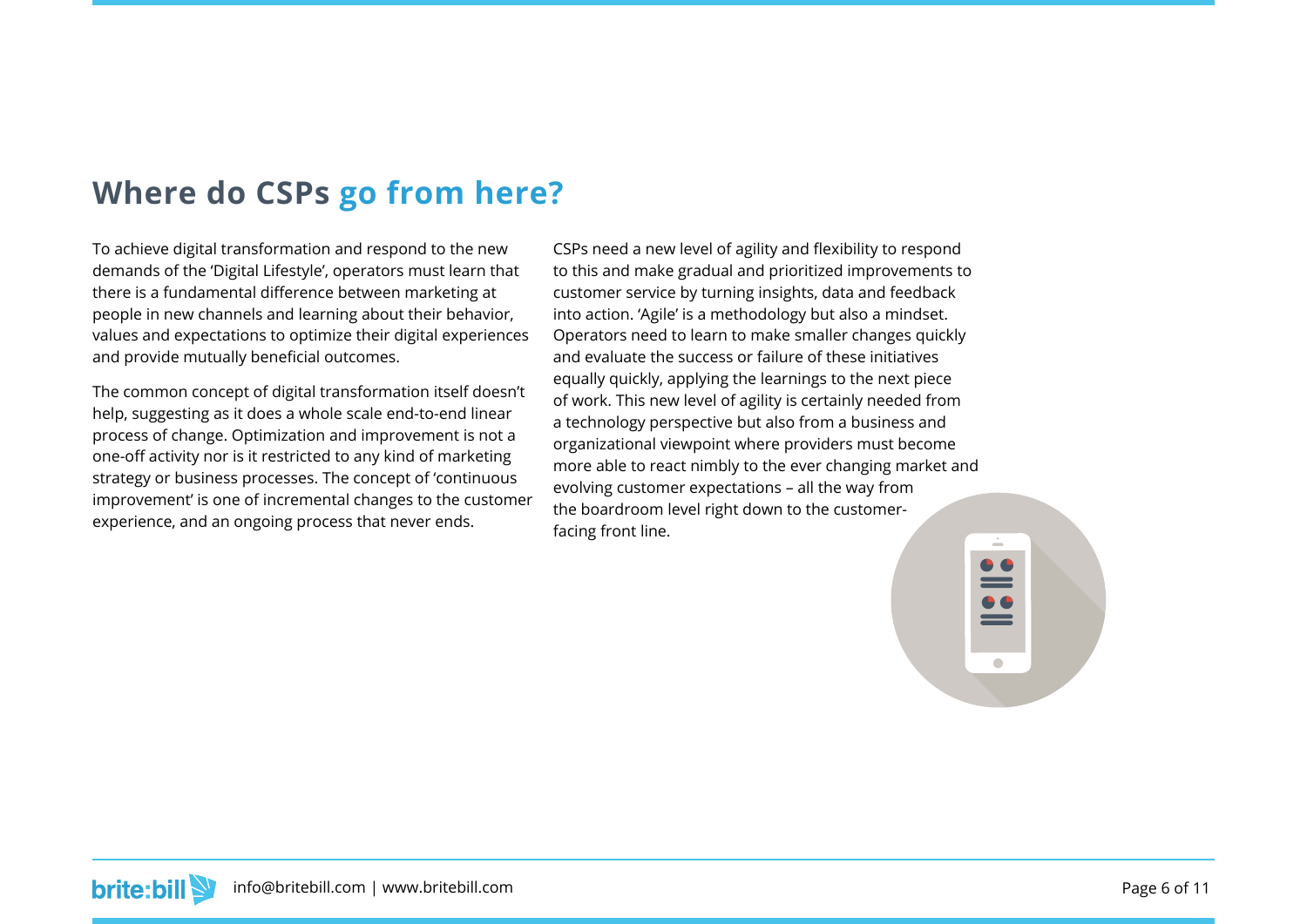## **5 Pillars for improving CEM**

**1 2**

#### **Analyse customer journey paths**

A 360 view of the customer is key to delivering customer experiences that delight. Harness the power of digital channels to monitor and investigate why a customer may not be reaching their goal. Identify the most common paths such as on-boarding, changing or upgrading plans, contract roll off, address change, roaming and billing and map to end objective. Focus on key sources of leakage as a starting point to avoid being paralyzed by data overload.

#### **Smash silos**

Break down silos and assemble the right teams to achieve fast changes. Silos limit your ability to see the full scope of the customer and their individual journey. Multi-disciplinary teams mean that smaller changes won't require lengthy interaction with numerous different parts of the business. Build consensus on an action plan based on individual team knowledge, shared learning, data analytics and a deep understanding of the customer journey. The call center, social media channels, customer service, in-store and billing departments should have a shared view of the individual customer and what they are trying to achieve or resolve.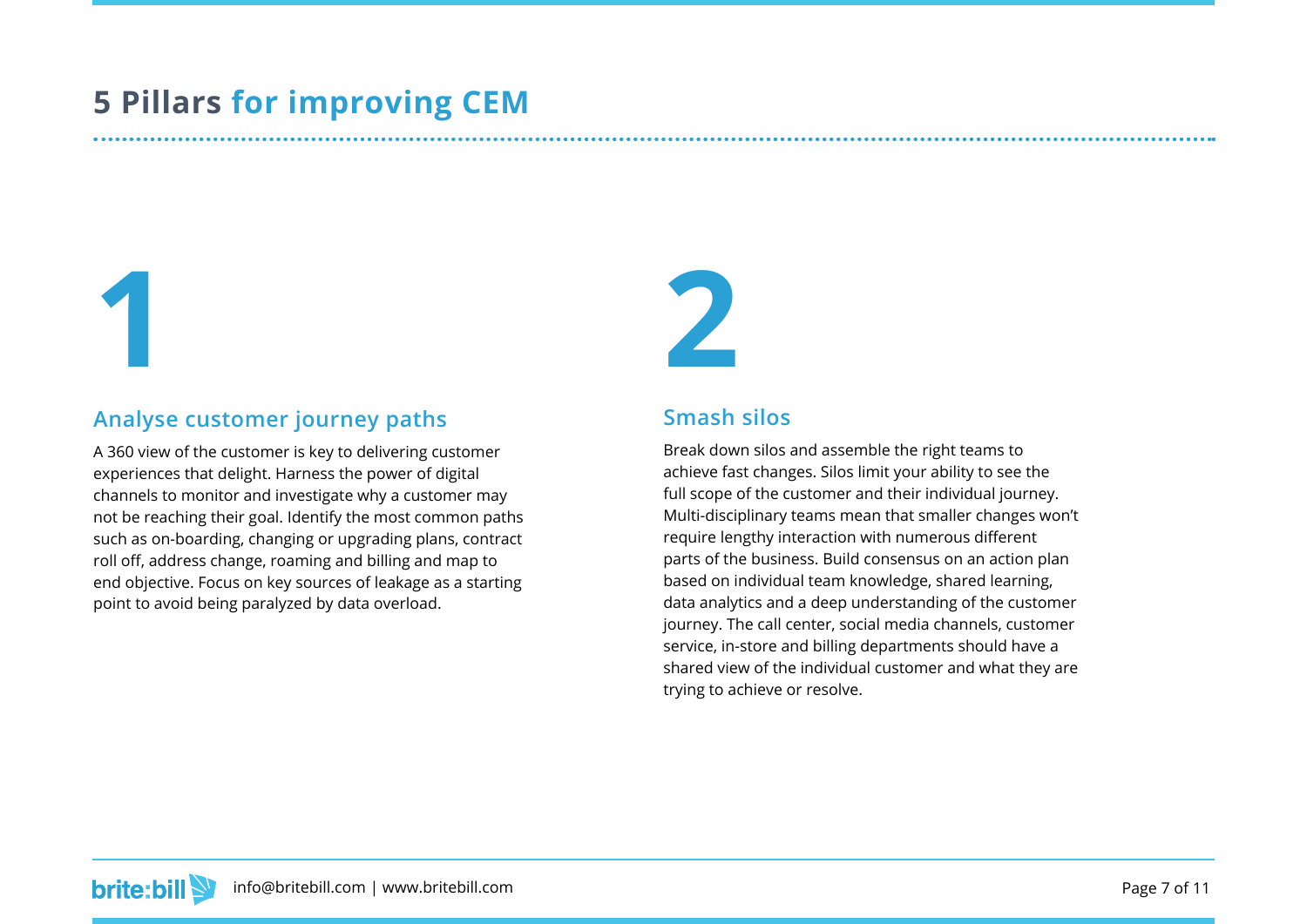## **5 Pillars for improving CEM**

# **3**

#### **Personalization is key**

Personalization and relevance is key; seek solutions to adapt the content of customer communications depending on non-demographic subscriber parameters such as previous interactions, expressed preferences, measured preferences and behavior on other channels. Customers increasingly expect a personalized experience when they engage with brands. It's no secret that consumers respond better to offers that are tailored to personal preferences and where they are on their individual customer journeys. Personalized, tailored experiences improve satisfaction, increase conversions, boost retention and loyalty and ultimately have an effect on growth and revenue.

#### **Consider technology**

**4**

Don't focus only on the digital front end but consider the backend technology improvement required to support transformation. Brands need to have the technology to handle cross-channel customer communications without a drop in quality or consistency. Companies need to look beyond CRM systems and take a holistic approach encompassing staff training (CSR), effective analytics to monitor performance and impact including behavioral analytics, multi-channel inbound communications and Social media. Predictive technologies are also key in understanding customer sentiment such as propensity to call the call center or even to churn.

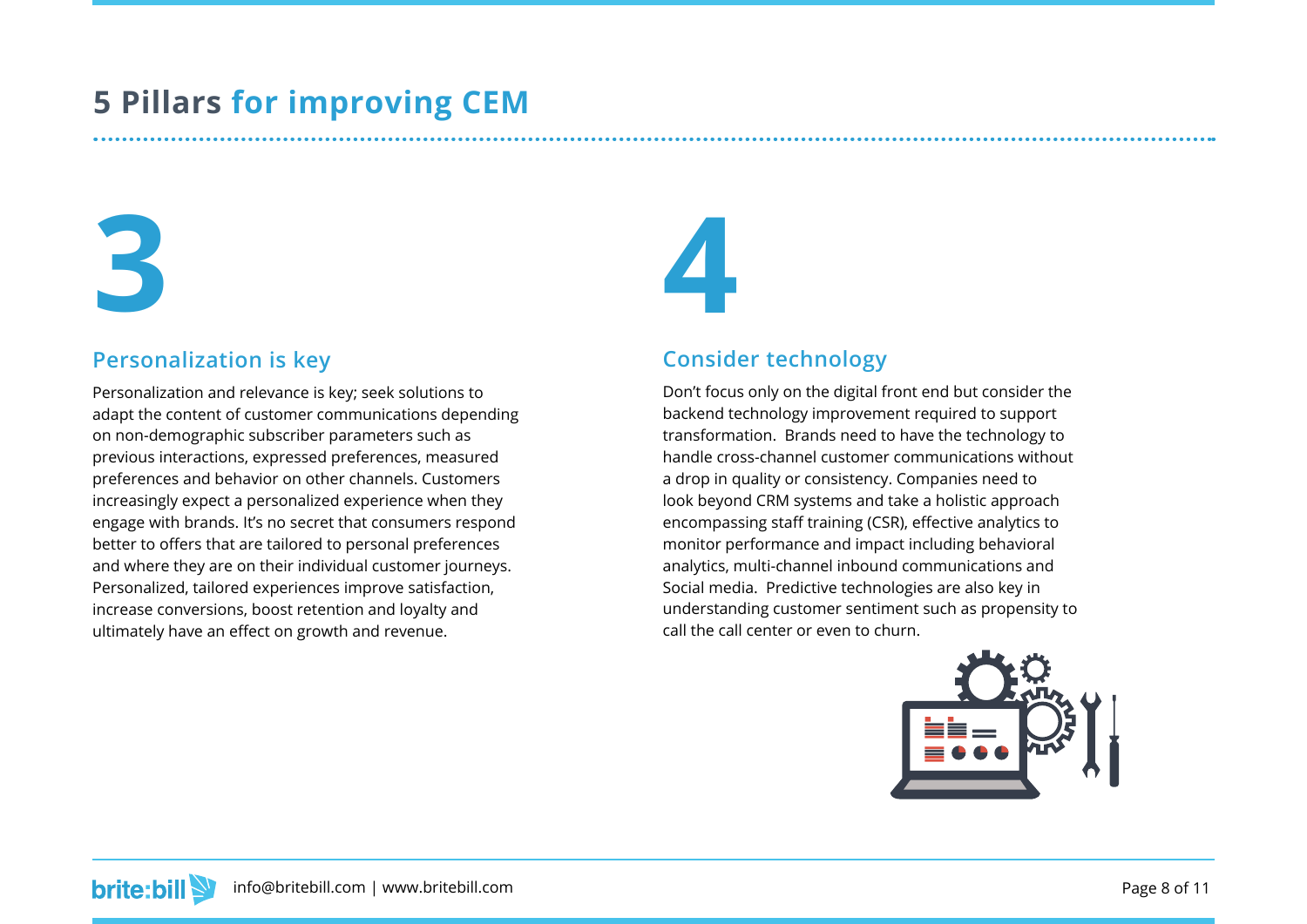## **5 Pillars for improving CEM**

## **5**

#### **Be pro-active & pre-emptive**

With a 360 view of each customer brands can take action and be proactive in providing care. Proactively communicating to consumers using their preferred channels improves customer relationships, increases trust & loyalty and reduces unnecessary inbound inquiries. For example, don't wait for a customer to contact you with bill shock but reach out to them mid-cycle to provide context and explain the increase in cost. Delight your customer by dealing with a problem before they even know it's a problem.

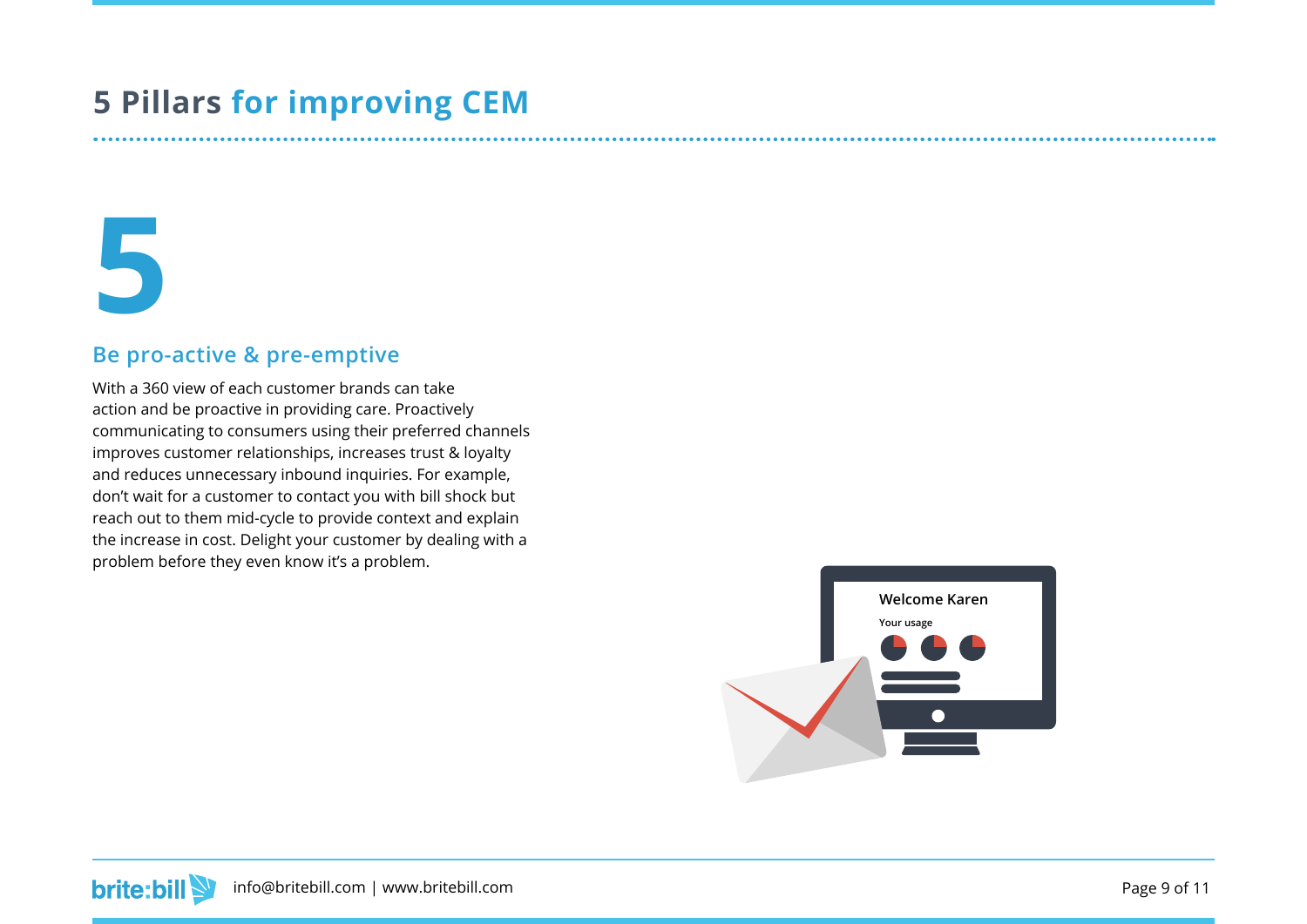#### **About Brite:Bill**

Brite:Bill transforms the way service providers present and manage billing communications. Cold notifications and demands for payment are transformed into customer centric and engaging communications. With the Brite:Bill platform, service providers can improve customer interactions by pre-empting questions, tackling issues and highlighting appropriate and new services through personalized, targeted messages and persuasive content. Business customers get the insights they need through tailored analytics and customizable dashboards to easily understand costs and service usage through beautifully rendered, easily understood graphs, tables and alerts.

Improved billing means less costly bill-related helpline calls, less customer churn and increased long-term loyalty. Brite:Bill is an innovative and unique solution used by tier one telecom operators around the globe. Brite:Bill was named a "Cool Vendor" by Gartner Inc. for 2014 and won ISA "Emerging Company of the Year". Founded in 2010, Brite:Bill is headquartered in Dublin, Ireland and has offices in London, Toronto, Madrid and Philadelphia.

#### **For more information:**

- **a** britebill com
- $\blacktriangleright$  [info@britebill.com](mailto:info%40britebill.com?subject=)
- **lin** [linkedin.com/company/britebill](https://www.linkedin.com/company/britebill)
- *S* [@britebill](https://twitter.com/britebill)